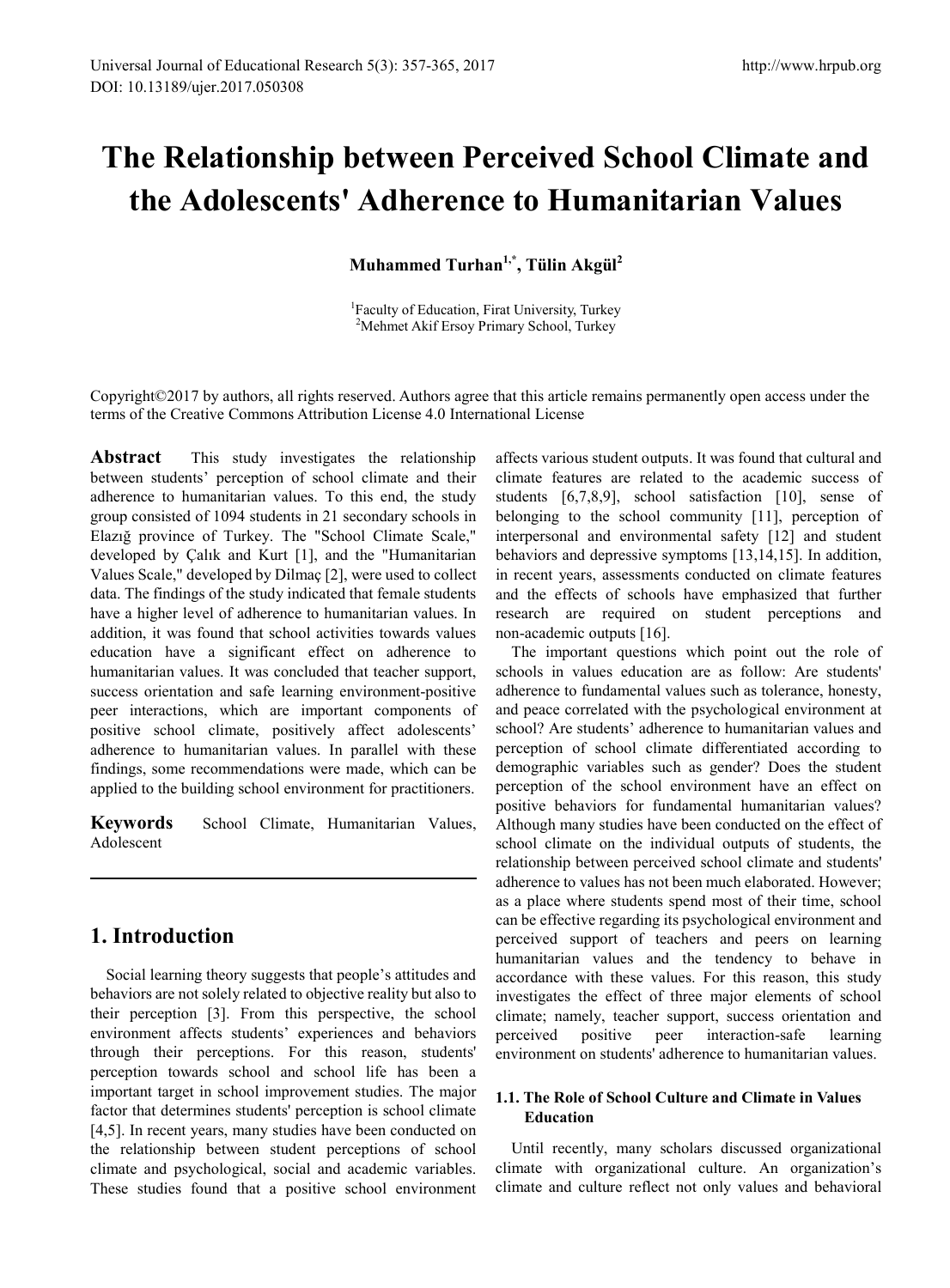patterns of formal organization but also their interpretations with regard to natural organization. Organizational climate refers to a range of prevailing attributes perceived by shareholders and that affect their behaviors and personalizing the organization [17,18]. On the other hand, school climate comprises features of the school environment that distinguish a school from others and affect the behaviors of school members. In other words, it is a characteristic of the school that is experienced by school participants, affects their behaviors and is based on perceived common behaviors at school [19].

School climate represents the psychological environment of the school. School employees and students interact with each other within this environment. Studies found that behaviors of both teachers and students is influenced by the school environment [11]. Because, positive atmosphere of school increases students' sense of belonging to the school and protects them against emotional and behavioral problems [20]. School climate is an important issue that needs to be analyzed as it also has a mission to teach values in addition to increasing students' success. To profit from the positive effects of school climate can provide a significant tool to reach objectives that are generally ignored in curricula.

In addition to increasing the academic success of students, one of the most important ideals of all educational systems is to enable students to acquire appropriate behaviors. Especially in societies with value crises, the purpose of bringing up a "kind person" in schools moves ahead of academic success. Consequently, questions such as "What kind of an educational model should be developed for the acquisition of humanitarian and moral values?" and "Is it possible to provide a moral education in a traditional curriculum through courses and practices?" are frequently asked and studies are conducted for answers. According to [21], the importance attached to traditional and religion-oriented moral and values education, education policies and practices, decreases as secularism increases and social structures change. Instead, it is emphasized that a moral orientation based on shared values of multi-cultural democratic societies should be taken into account. The target of enabling the new generation to acquire shared humanitarian values such as honesty, peace, and friendship can be a good reference point.

During the process of enabling students to acquire positive behaviors, importance should be given to how to increase the role and contribution of the school. This is because school plays a central role within students' lives during adolescence. The school's social climate is a significant variable that determines how people should behave in society [22,14]. For this reason, schools can be explained by using the "community" metaphor [23,24]. Furthermore, the major reform required for secondary schools is to turn these institutions into communities that are more interested in students and supporting them [25]. Studies on school environment indicate that a positive school atmosphere has an effect on academic and non-academic outputs of children.

Theoreticians studying adolescent development suggest that relationships based on trust are important for successful development [26]. For this reason, relationships between teachers and students and teacher support are regarded as significant indicators of positive school climate by researchers studying school climate [27,7]. These studies found that adolescents' perception of school climate is shaped by teacher support, student-teacher and student-student relationships, and that these relationships affect students in academic, psychological and social terms. For example, the study conducted by Crosnoe et al. [28] found that warm relationships between teacher and students positively affect their academic success. Reddy, Rhodes and Mulhall [29] reported that students' self-esteem and depressive symptom levels are related to teacher support at school. Similarly, Jia et al. [30] reported that three major dimensions of school climate; namely, teacher support, student-student support and autonomy in class, are positively correlated with self-esteem and academic success and negatively correlated with depressive symptoms. The research conducted by Arıman [31] found that factors of school environment such as administrative structure, teacher-student relationship, and school safety, have a significant effect on students' tendency toward violence.

According to Ryan and Bohlin [32], schools can affect values, attitudes, habits and thus, the overall behaviors of new generations. The most important mission of schools in terms of enabling students to acquire appropriate behaviors is to help them to develop a mental framework so as to distinguish between good and bad. This is because, the bright future of a society can be ensured only through well-trained and character-wise people. However, people with these characteristics should be trained. For this reason, schools are responsible for ensuring that students develop the values and skills required to enable them to exhibit appropriate ethical decisions and behaviors. In this sense, values and character education refers to the improvement of students' knowledge, skills and abilities in order to help them make reasonable choices. In values education, the quality of the school atmosphere and relationships between school shareholders are more important than traditional teaching methods.

In values education, schools play a significant role. As a result, people spend most of their time at school until a certain age. Administrator-teacher-student relationships, the psychological atmosphere at school and the learning environment, all play a significant role in students' acquisition of appropriate behaviors. Having great importance in values education, hidden curriculum is designed by behaviors, approaches, beliefs, values of manager and teachers; quality, values of school atmosphere; and pattern of student interaction within school and cultural attitudes [33]. These elements of the hidden curriculum are directly or indirectly correlated with school climate. School offers a suitable environment for students' social learning. In this process, teacher support and positive school climate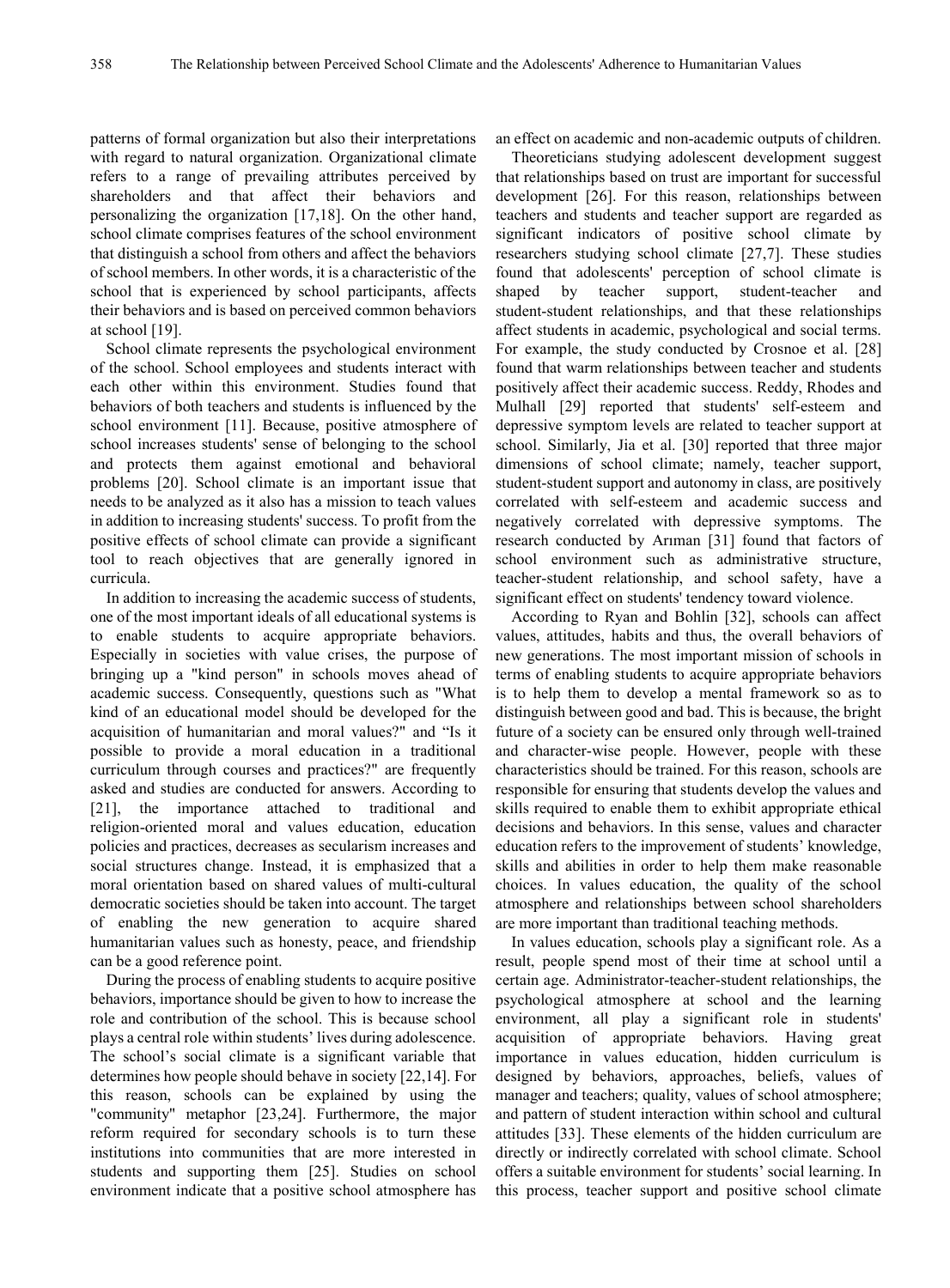improves students' adherence to school and enables them to acquire appropriate behaviors. The research conducted by Vieno et al. [11] reported that there is a relationship between students' perception of school climate and the sense of community at school. In other words, when students have a positive perception of school climate, their adherence to school and the effect of school on students, increases. Moreover, studies conducted by Battistich and Hom [34] and Bateman [35] found that there is a relationship between students' adherence to school, sense of community and democratic values, and their adherence to norms. Therefore, students' adherence to fundamental values and norms may be correlated with their perception of school and adherence to school.

Studies on school climate report that various dimensions of school climate are correlated with students' psychosocial development and academic success. However, studies that investigate the effect of school climate on students' adoption of values and their adherence to these values are limited. With this in mind, this research is based on the hypothesis that "school climate has a significant effect on students' adherence to humanitarian values". In other words, students at schools with positive environment are expected to have more adherence to humanitarian values such as friendship, peace, tolerance, and responsibility. Moreover, it is believed that at schools where teachers support students and higher expectations are created, students will adapt themselves better to humanitarian values. Considering that relationships between students are closely related to school climate, it is assumed that a safe learning environment and positive peer interaction will facilitate the acquisition of behaviors that are compatible with humanitarian values.

## **2. Methods**

#### **2.1. Participants**

The study group consisted of students receiving education at secondary schools within the Elazığ province. A multi-stage sampling method was used to determine the sampling of the study. According to Büyüköztürk et al. [36] multi-stage sampling is a method to extract unit from study population in two or more stages. Accordingly, in the first stage, all schools within the study population were included in the sampling in order to improve the representation power of the research findings. In the second stage, criterion sampling method [36] was applied and only final-year students were included in sampling. The reason for including only final year students was to obtain more reliable results in order to measure the perception of school climate. Final-year students are exposed to school climate and its effects more than others as they spend more time at the same schools. In the third stage, those among the final-year students to be included in sampling were determined randomly. Accordingly, fifty final-year students from each school were included in sampling randomly and

the study was conducted on them. However, in order to increase the representation level of those in science high school (a type of secondary school in Turkey), all final-year students were included in sampling.

A total of 1100 scales were given to students and 1094 of them were returned. As these scales were applied in the school environment, the return rate was high (99.45%). The minimum sampling number included in the research was determined to be 657 students for 0.01 deviation. The study was conducted on 1094 students and thus, results of this study are sufficient for generalization.

The research was conducted in 21 schools: one science, six Anatolian (a type of secondary schools in Turkey), seven general and seven occupational high schools. A total of 1094 students, 540 females and 554 males, participated in the research. In terms of school type, 384 Anatolian, 320 vocational, 305 general and 84 science high school students comprised the study population. While 484 (44.2%) of participants took part in values education activities given under the leadership of the Elazığ Provincial Directorate of National Education, 610 (55.7%) did not take part in these activities. Age range of participants was 17 to 19.

#### **2.2. Procedure**

The one page scales were given to students and there was no time limitation. Because of The Humanitarian Values Scale was a self-rating scale, the support of guidance counselors was asked to increase reliability of the scale and to obtain more reliable data. Just before applying the scale, counselors encouraged students to give sincere answers. Scales were applied to participants in the classroom during the guidance and orientation course.

#### **2.3. Measures**

Two scales were used to collect data in this research. These scales were:

*School Climate Student Scale (SCSS) :* Developed by Çalık and Kurt [1] with five-point likert type and consisting of 22 items. The grading scale was as follows: "Never=1" and "Always=5." The scale has three factors: (1) supportive teacher behaviors (eight items), (2) success orientation (four items) and (3) safe learning environment and positive peer interaction (ten items). The scale's original reliability and validity results, factor load values of items differed between .45 and .85 and the explained total variance was found to be approximately 45%. Internal consistency coefficients (Alpha) that were calculated in order to determine reliability levels of factor scores differed between .77 and .85. According to analyses on data of current study, Cronbach's Alpha internal consistency coefficients of "Supportive teacher behaviors," "Success orientation," and "Safe learning environment and positive peer interaction" were found to be 0.854, 0.712 and 0.726, respectively. Internal consistency coefficient (Alpha) of the whole scale was found to be 0.837. According to these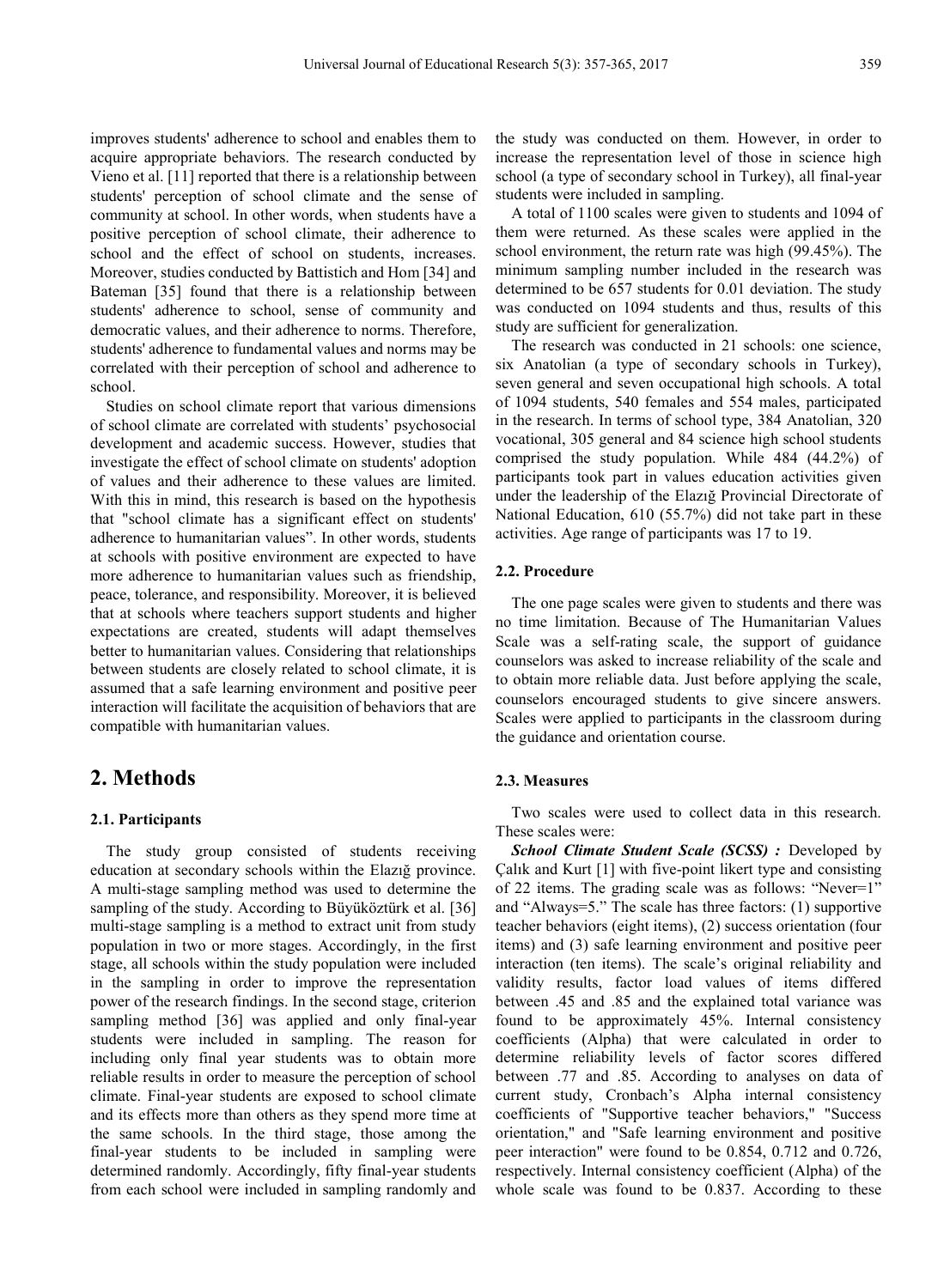results, it was found that the scale has sufficient psychometric features to measure students' perception of school climate.

*Humanitarian Values Scale (HVS):* Developed by Dilmaç [2] to measure students' adherence to humanitarian values. This scale has six dimension and 42 items. These dimensions are responsibility, friendship, peace, respect, tolerance and honesty. Each dimension consists of seven items. Scale items were defined as by students' self-assessment regarding their behaviors. For example, "I undertake responsibility" in the responsibility dimension, "I can accept ideas of anyone" in the tolerance dimension, "I feel uncomfortable about wars in the world" in the peace dimension, "I tell people around me that it is important to respect others" in the respect dimension, "I tell the truth regardless of the possible consequences" in the honesty dimension and "I visit my friends only when I need them" in the friendship dimension (reverse coded).

According to the original reliability and validity results of the scale, factor load values of items in this six-factor dimension differed between .36 and .79. Total variance explained by items was found to be 34.48%. Internal consistency coefficient (Alpha) of the whole scale was found to be 0.92. According to analyses on data of current study, the scale's Cronbach's Alpha Internal Consistency Coefficient was found to be 0.87. Cronbach's Alpha Consistency Coefficient regarding responsibility, friendship, peace, respect, tolerance and honesty dimensions was 0.725, 0.778, 0.718, 0.789, 0.695 and 0.708, respectively. According to these results, it was found that the scale has sufficient psychometric features to measure students' adherence to humanitarian values.

HVS is a likert-type scale that can be applied individually or in groups. Items of the scale were defined as a Likert-Type grading scale (A: Never, B: Rarely, C: Sometimes, D: Frequently, E: Always), Increase/decrease in scores indicated that students adopt values more/less.

*Participation to Values Education Activities (PVEA):* Another variable is the attendance in activities related to values education. The notice no. 53 issued by the Ministry of National Education (Turkey) on September 13, 2010 stipulates to plan and implement activities in order to enable students to acquire the aforementioned values all across Turkey. In this scope, the Elazığ Provincial Directorate of National Education has been conducting activities to enable students to acquire national and humanitarian values in all schools in the province since the 2011-2012 academic year. Values to be acquired are defined in a certain theme concept and relevant activities are performed in line with this theme at school level. Some activities related to values education in the Elazığ province are as follow: Goodness Box, Generations Meet, Sister-Brother Matches, Towards Active Citizenship for Europe, Gift Balls Activity, I Have a Sibling There, I Share my Toy, Hope Stars, Safe Community, Safe Elazığ [37]. These activities are performed in all elementary and in some high schools. Therefore, it was considered that the participation of students in these activities would

positively affect adherence to humanitarian values and Participation to Values Education Activities (PVEA) was included in the research as a variable. In this scope, we conducted interviews with school managers and gathered information about whether the participants in this study participated in these activities or not. The values of "1" and "0" were recorded in the data's statistical records for those who had participated and those who had not, respectively. DUMMY was included in regression model as a variable.

For data analysis, the obtained data were recorded in a special package program with a suitable numbering system for the survey format. The same program was used to analyze the data. Mean, standard deviation, correlation analysis and multiple regression analysis methods were used in data analysis.

## **3. Results**

Table 1 presents the variables descriptive statistics and the comparison of females' and males' scores obtained from the scales.

According to the students' responses to the school climate scale, it can be said that supportive teacher behaviors  $(M=2.76)$ , success orientation  $(M=3.39)$  and safe learning environment (M=3.34) are not satisfactory for students. Accordingly, students do not think that their school climate is sufficient in terms of teacher support, success orientation and safety of the learning environment. It is remarkable that especially teacher support is perceived at very low levels (Table 1).

It can also be said that the mean scores of adherence to humanitarian values are relatively high [responsibility (M=3.57), friendship (M=3.97), peace (M=3.69), respect  $(M=3.76)$ , tolerance  $(M=3.96)$ ]. On the other hand, interestingly, students stated that their adherence to "Honesty" is at lower level (M= 3.28) than other values. It is thought-provoking that students adopt honesty, which is one of the fundamental values, at lower levels and exhibit behaviors of this dimensions less (Table 1).

Female and male students perceive learning environment and teacher support at different levels. Analyzing the mean scores of these dimensions, it was found that the difference was in favor of female students (Table 1). In other words, female students believe that they have a safe learning environment and that teachers exhibit supportive behaviors more than male students do.

A difference was found between female and male students in terms of adherence to humanitarian values. Analyzing the mean scores of dimensions, it was found that the difference was in favor of female students in all dimensions. Adherence of female students to humanitarian values such as responsibility, friendship, peace, respect, tolerance and honesty is more than the adherence of males.

The correlation matrix representing the relationship between variables is presented in Table 2.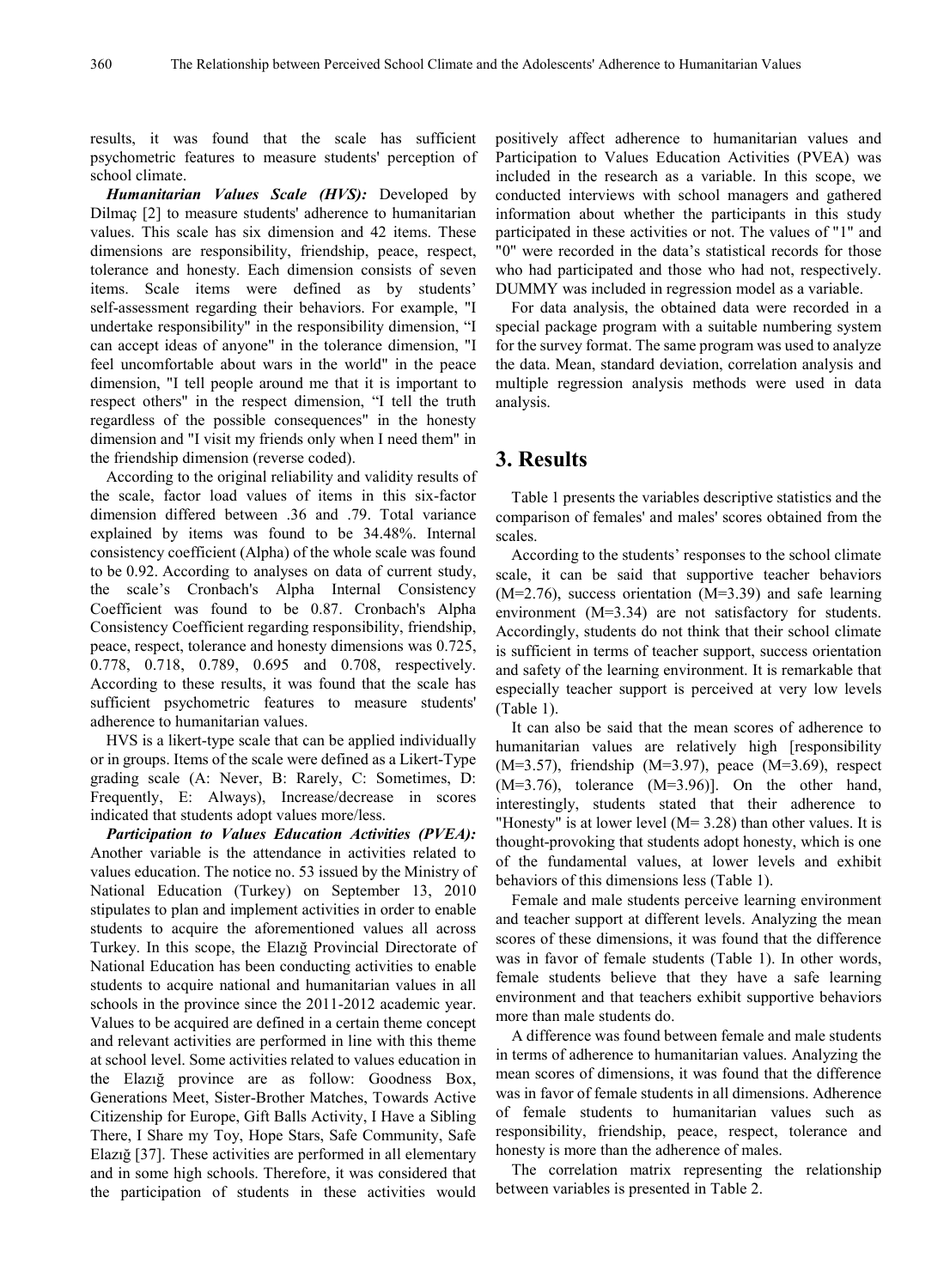| <b>Variables</b>                                           | Male |     | Female |     |          |
|------------------------------------------------------------|------|-----|--------|-----|----------|
|                                                            | Mean | Sd  | Mean   | Sd  | t        |
| <b>Perception of School Climate</b>                        | 3.09 | .60 | 3.18   | .63 | $-2.46*$ |
| Supportive teacher behaviors                               | 2.71 | .93 | 2.81   | .84 | $-1.95*$ |
| Success orientation                                        | 3.38 | .91 | 3.40   | .85 | $-0.49$  |
| Safe learning environment and positive peer<br>interaction | 3.28 | .72 | 3.39   | .73 | $-2.49*$ |
| <b>Humanitarian Values</b>                                 | 3.60 | .49 | 3.81   | .44 | $-7.48*$ |
| Responsibility                                             | 3.49 | .66 | 3.65   | .62 | $-4.10*$ |
| Friendship                                                 | 3.84 | .76 | 4.10   | .70 | $-5.76*$ |
| Peace                                                      | 3.52 | .71 | 3.86   | .63 | $-8.45*$ |
| Respect                                                    | 3.69 | .75 | 3.83   | .68 | $-3.18*$ |
| Tolerance                                                  | 3.83 | .61 | 4.09   | .52 | $-7.38*$ |
| Honesty                                                    | 3.22 | .55 | 3.34   | .55 | $-3.68*$ |

**Table 1.** Descriptive statistics of variables and the results of t-test with regard to the gender variable

 $*_{p<.01}$ 

**Table 2.** Correlation Matrix on the Relationship between Variables

|                                 | A        | п.               | $\overline{2}$ | 3                | B                | 4        | 5                | 6           | Ξ        | 8        | 9 |
|---------------------------------|----------|------------------|----------------|------------------|------------------|----------|------------------|-------------|----------|----------|---|
| A. Perception of School Climate |          |                  |                |                  |                  |          |                  |             |          |          |   |
| 1. Supportive Teacher Behaviors | $.81***$ |                  |                |                  |                  |          |                  |             |          |          |   |
| 2. Success Orientation          | $.73***$ | $.63***$         |                |                  |                  |          |                  |             |          |          |   |
| 3. Safe Learning Environment    | $.73***$ | $.24***$         | $.28***$       |                  |                  |          |                  |             |          |          |   |
| <b>B.</b> Humanitarian Values   | $.40**$  | $.34***$         | $.37***$       | $.24***$         |                  |          |                  |             |          |          |   |
| 4. Responsibility               | $.33***$ | $.33***$         | $.31***$       | $.15***$         | $.75***$         |          |                  |             |          |          |   |
| 5. Friendship                   | $.27***$ | $.20***$         | $.26***$       | $.19***$         | $.75***$         | $.50**$  |                  |             |          |          |   |
| 6. Peace                        | $.32***$ | $.29***$         | $.27***$       | $.18^{\ast\ast}$ | $.78^{\ast\ast}$ | $.48***$ | $.45***$         |             |          |          |   |
| 7. Respect                      | $.29***$ | $.30**$          | $.29***$       | $.12***$         | $.83***$         | $.62***$ | $.52***$         | $.63***$    |          |          |   |
| 8. Tolerance                    | $.26***$ | $.18^{\ast\ast}$ | $.26***$       | $.18^{\ast\ast}$ | $.65***$         | $.39***$ | $.41^{\ast\ast}$ | $.41\sp{*}$ | $.43***$ | 1        |   |
| 9. Honesty                      | $.28***$ | $.18^{\ast\ast}$ | $.20**$        | $.25***$         | $.55***$         | $.24***$ | $.32***$         | $.37***$    | $.33***$ | $.24***$ |   |

 $*p<.01$ 

**Table 3.** Results of Multiple Regression Analysis

| <b>Independent Variables</b>                                                            | $\mathbb{R}^2$ | $\Delta$ R <sup>2</sup> | B     | <b>SE</b> | β      | t       | p    |
|-----------------------------------------------------------------------------------------|----------------|-------------------------|-------|-----------|--------|---------|------|
| Constant                                                                                |                |                         | 3.81  | .02       |        | 188.44  | .00  |
| 1st Step                                                                                | .049           | .049                    |       |           |        |         |      |
| Gender (Male)                                                                           |                |                         | $-21$ | .028      | $-.22$ | $-7.47$ | .00  |
| 2nd Step                                                                                | .056           | .007                    |       |           |        |         |      |
| PVEA (Participants)                                                                     |                |                         | .08   | .029      | .08    | 2.89    | .00. |
| 3rd Step                                                                                | .219           | .163                    |       |           |        |         |      |
| Success orientation                                                                     |                |                         | .03   | .005      | .23    | 6.50    | .00. |
| Teacher support                                                                         |                |                         | .01   | .002      | .16    | 4.63    | .00  |
| Safe learning environment and positive peer<br>interaction                              |                |                         | .008  | .002      | .12    | 4.25    | .00. |
| Dependent variable: Adherence to humanitarian values<br>$R^2=0,219$ ; F=60.873; p=0.000 |                |                         |       |           |        |         |      |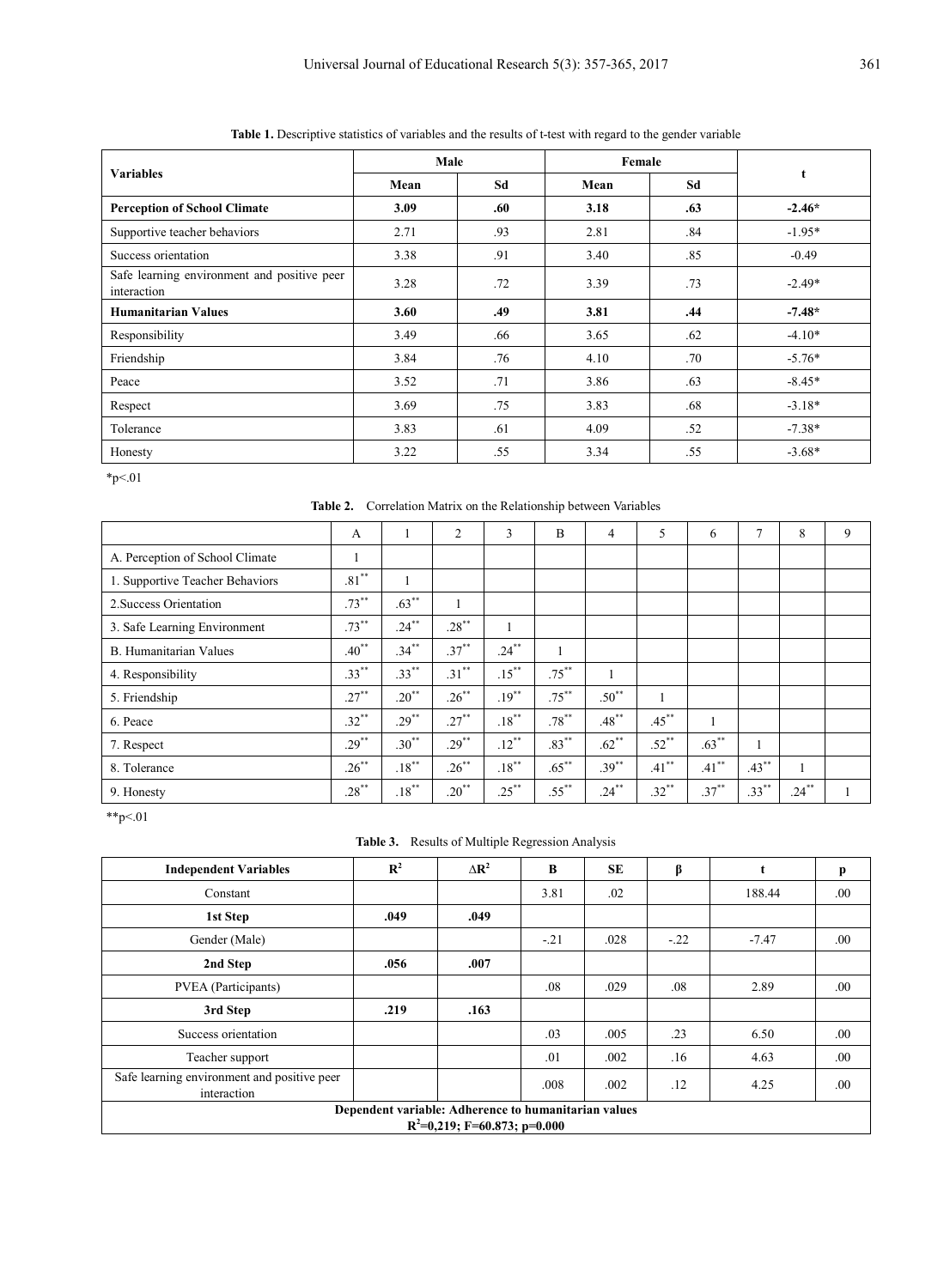According to Table 2; there are significant and positive relationships between all dimensions of school climate and humanitarian values scales  $(p<01)$ . There is a significant relationship between students' perception of school climate and adherence to humanitarian values (r=.40). In other words, the change in students' perception of school climate brings along the change in adherence to humanitarian values in the same direction.

The correlations between students' perception of school climate and responsibility, friendship, peace, respect, tolerance and honesty dimensions differ between r=.26 and r=.33. The table shows that the highest level of relationship with school climate was found in the responsibility and peace dimensions. Students' perception of school climate is more correlated with their adherence to "responsibility" and "peace" values. Similarly, correlations between other dimensions are also significant (Table 2).

The correlation between students' perception of schools' success orientation and adherence to humanitarian values is higher than other dimensions. (r=.37). Taking stand from this finding, it can be said that a success-oriented school climate has a stronger relationship with students' adherence to humanitarian values.

According to these results, it was found that a positively perceived school climate has a statistically significant correlation with students' behaviors that are compatible with humanitarian values. It also can be said that positive school climate can highly contribute to the adoption of these values and behavior in accordance with these values.

Table 3 presents the results of multiple regression analysis conducted to determine the effects of school climate dimensions on students' adherence to humanitarian values.

According to Table 3, the gender variable included in the model at the first stage of regression analysis is a significant predictor of students' adherence level to school ( $\Delta R^2 = .049$ ;  $β= -.22$ ;  $t= -7.47$ ;  $p<01$ ). The negativity of coefficient indicates that being male has a negative effect on adherence to humanitarian values.

The variable of "Participation to Values Education Activities" included in the analyses in the second step is a significant predictor of adherence to humanitarian values  $(\Delta R^2 = 0.07; \beta = .08; t = 2.89; p < .01)$ . In other words, participation to activities related to values education given under the body of the Elazığ Provincial Directorate of National Education significantly affected the scores obtained from the humanitarian values scale.

School climate dimensions included in the analysis in the third step are significant predictors of adherence to humanitarian values ( $\Delta R^2$ =.163; F change=75.47; p<.01). According to the results of t-test on regression coefficients and the significance of these coefficients, it was found that success orientation ( $\beta$ =.23; t=6.50; p<.01), teacher support  $(\beta=16;$  t=4.63; p<.01) and safe learning environment-positive peer interaction dimensions ( $\beta$ =.12;  $t=4.25$ ; p<.01) significantly contributed to regression model. All variables in the model explain approximately 22% of

students' adherence scores to humanitarian values. Approximately 16.3% are related to school climate (Table 3).

## **4. Discussion and Conclusions**

According to the study findings, students think that teacher support, success orientation and safe learning environment are not at the desired level in their schools. Especially teacher support is perceived at lower levels. According to the scores obtained from the humanitarian values scale, students' adherence to responsibility, friendship, peace, respect and tolerance was found to be at high levels. However, interestingly, it was found that adherence to honesty was low.

The research illustrates that there were significant differences between females' and males' scores obtained from both school climate and humanitarian values scales. Females perceive teacher support and learning environment more positively than males do. Similarly, other relevant studies also determined that [38,39,31]. The gender variable has an effect on perception of school climate and female students perceive school climate more positively. In a study conducted by Dindar [40], it was found that female students are more interested in counseling activities and they can communicate with teachers and managers more comfortably. In parallel with these findings, Goodenow and Grady [41] found that males' sense of belonging to school is lower compared to females.

It was found that female students are more sensitive than males in terms of adherence to humanitarian values as well. In other words, female students have a higher level of adherence to humanitarian values. In parallel with the findings of the present study, a study conducted by Uyguç [42] on university students found that the importance attached to values by females and males differ, and female students pay more attention to values such as equality, charity, real friendship and responsibility. Similarly, Keskin [43] found that female students have a higher level of adherence to tolerance, solidarity, sensitivity to natural environment, charity, hospitality, fairness and responsibility values.

According to the study findings, it was found that there are statistically significant and positive relationships between all dimensions in school climate and humanitarian values scales. It was found that the relationships between general means and between perception of school climate and responsibility, and peace and respect dimensions of the humanitarian values scale, were stronger. Consistent with these findings, it was found that students' perception of school climate is positively correlated with the adherence level to humanitarian values. In other words, a school's positive climate positively affects students' adherence to humanitarian values.

Multiple Regression Analysis detected that the gender variable is a significant predictor of adherence to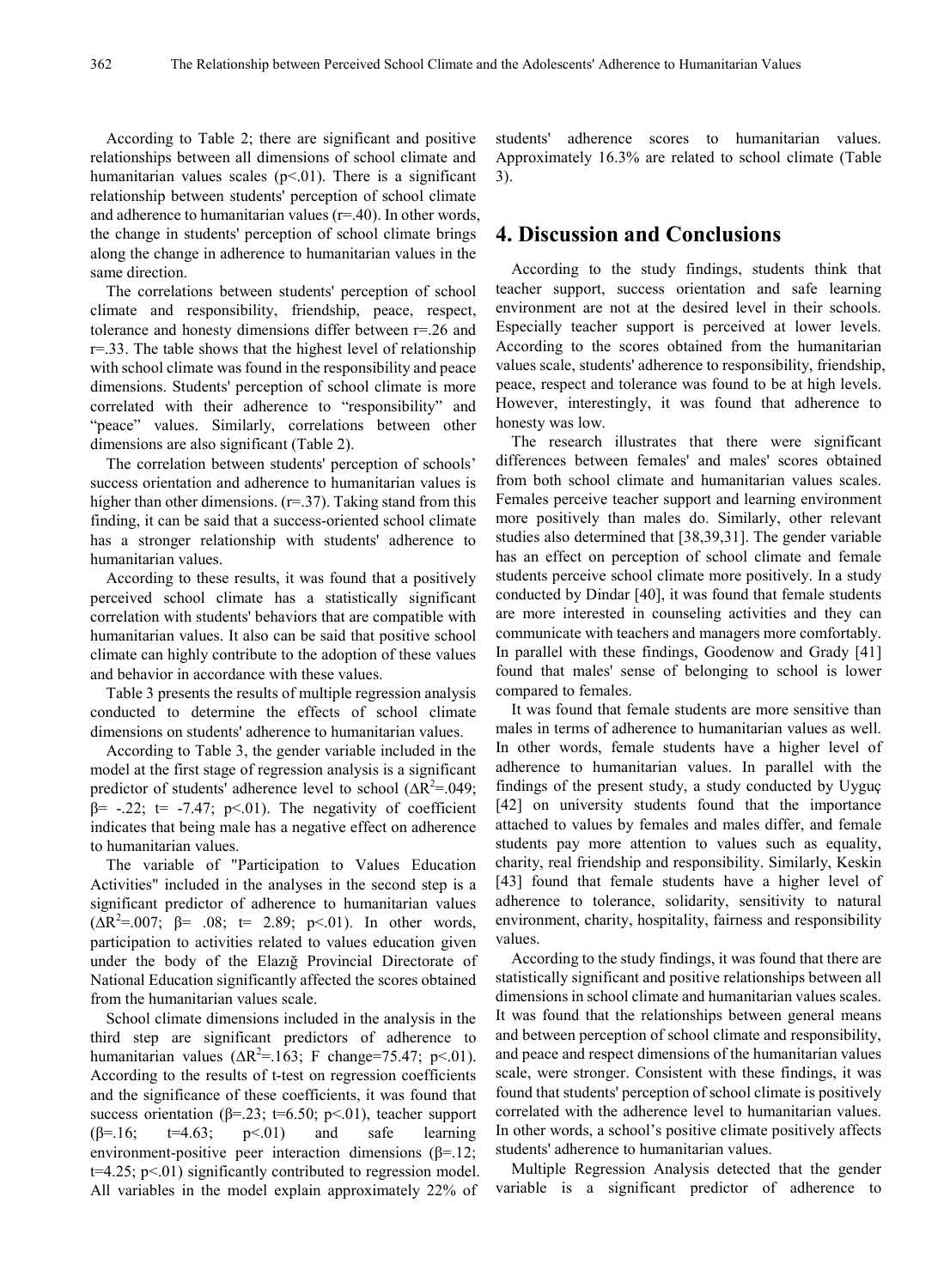humanitarian values. Males' adherence to humanitarian values is lower compared to females. This finding confirms the results of the t-test. Moreover, the participation in values education activities positively predicts adherence to humanitarian values. As is expected, participation in values education programs organized at school level positively affects students' adherence to humanitarian values. However, regression coefficient indicates that this effect is not high. However, this finding is of importance as it shows that values education programs create a difference on students' adoption of values.

Another major finding of this research is that three important components of school climate, which are teacher support, success orientation and safe learning environment-positive peer interaction, are significant predictors of students' adherence to humanitarian values. In other words, students' perception of school climate significantly affects their adherence to humanitarian values. In a climate where the expectations from students are high, teachers support students and students feel safe; students' adherence to humanitarian values and their tendency towards acting in line with these values increase. Other studies in the literature also found similar results. For example, in a study conducted by Güçkıran [44], it was found that perceived school climate has an effect on students' tendency toward violence. Moreover, the research conducted by Vieno et al. [11] reported that there is a relationship between students' perception of school climate and the sense of community at school. In other words, when students have positive perception of school and teachers, the effect of school on students increases. Battistich et al. [45] and Bateman [35] found that there is a relationship between students' adherence to school, sense of community and social behaviors, democratic values, and adherence to norms. Therefore, students' adherence to fundamental values and norms are correlated with their perception of school and adherence to school. Similarly, Foa, Brugman and Mancini [13] found that there are strong relationships between the quality of school atmosphere and students' orientations to social norms and their behaviors. Behaviors and adherence to humanitarian values of people who consider themselves as a part of a school community are positively affected. This result shows us that teachers, administrators and other staff at schools should endeavor to create a more positive school climate so as to enable students to internalize humanitarian values and turn them into behaviors.

According to Haydon [46], teachers are not only responsible for students' moral development but for creating a reliable ethical environment. Such an environment can be created through quality school culture and climate in addition to teacher efforts. For this reason, it is important to create a suitable school environment for teaching values. Leming [47] believes that the effect of direct teaching methods on character development is low (as stated in the present study). However, it is reported that character development occurs in the most efficient way in social

networks and environment with a motivating and supportive atmosphere. The study results and other studies support the idea that school climate is a significant predictor of students' behaviors.

As stated in the educational administration literature, high success expectation from students and a success oriented school climate are fundamental features of effective schools [34,48]. Moreover, effective schools do not only improve students' academic success but also create a suitable environment to enable students to acquire appropriate behaviors. Therefore, the relationship between positive climate features and students' suitable behaviors to humanitarian values, which was revealed in this study, supports this idea. Effective schools create success-oriented, supportive and safe learning environments and enable students to acquire humanitarian values. The relevant studies report that trust-based and supportive relationships are important for successful social and emotional development especially in adolescence [26,30,49]. For this reason, the quality of school environment is very important during the adolescent. Furthermore, administrators and teachers should exhibit supportive behaviors and create a school climate where students can feel safe and develop positive relationships with their peers.

## **5. Limitations and Future Research**

Although this study contributes to our understanding on relationship between perceived school climate and adherence to humanitarian values in adolescents, it is limited in certain respects. First, adherence and commitment to humanitarian values may be affected by many individual and environmental factors such as family and neighborhood characteristics, socio-economic status, race. But, these factors were not included to current study. Therefore, future studies examining different variables might serve to further understanding the associations between individual-environmental factors and adherence to human values. Second, three aspects of school climate (teacher support, success orientation and safe learning environment-positive peer interaction) were included to this study. But, other features of school climate such as school connectedness, order and discipline, school psysical environment [10] might have influence on students' adherence to social values and norms. Therefore, further studies might examine effects of other aspects of school climate. Third, There are limited studies on effectiveness of values education activities. Current study were included attendance to these activities as a control variable. But, further study examining affects of interactions between school climate features and value education activities on students' commitment to values and norms might serve to our understanding the associations between school characteristics, values education activities and students' adherence to values.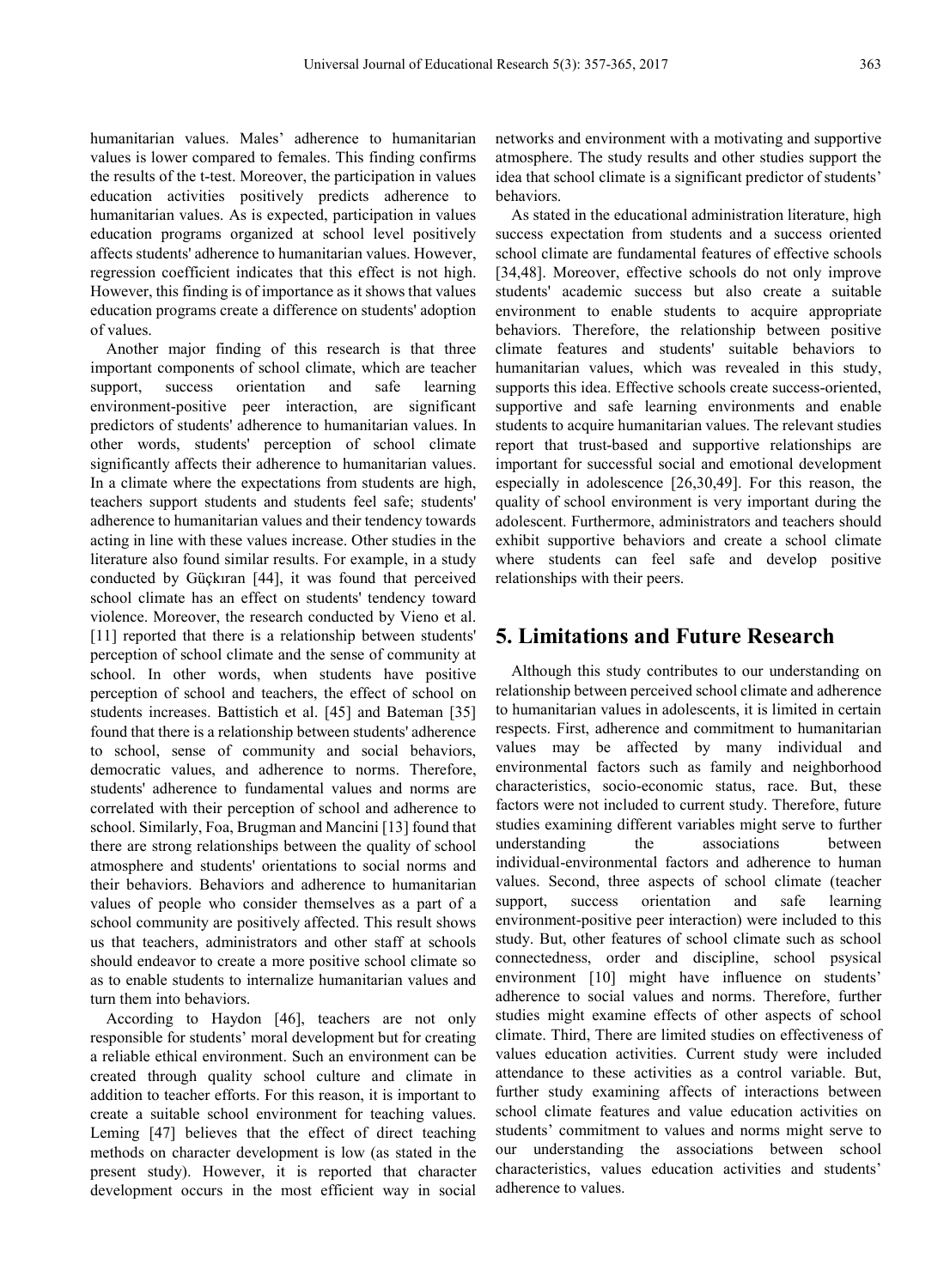## **REFERENCES**

- [1] Calık, T. ve Kurt, T. (2010). Development of school climate scale. *Education and Science,* 35(157), 167-176.
- [2] Dilmaç,B. (2007). An examination of the humane values education program on a group of science high school students*.* Unpublished Doctoral Dissertation. Selçuk University, Institute of Social Sciences, Konya, Turkey.
- [3] Bandura, A. (2001). Social cognitive theory: An agentic perspective. Annual Review of Psychology, 52, 1-26.
- [4] Fan, W., Williams, C.M. & Corkin, D.M. (2011). A multilevel analysis of student perceptions of school climate: The effect of social and academic risk factors. Psychology in the schools, 48(6), 632-647.
- [5] Zullig, K., Koopman, T., Patton, J. & Ubbes, V. (2010). School climate: Historical review, instrument development and school assessment. Journal of psychoeducational assessment, 28(2), 139-152.
- [6] Good, T.L. & Weinstein, R.S. (1986). Schools make a difference: Evidence, critisizm, and new directions. American Psychologist. 41(10), 1090-1097.
- [7] Roeser, R., Eccles, J., & Sameroff, A. J. (1998). Academic and emotional functioning in early adolescence: Longitudinal relations, patterns, and prediction by experience in middle school. *Development and Psychopathology*, 10(2), 321–352.
- [8] Steward, E.B. (2007). Individual and school structural effects on African American high school students' academic achievement. The High School Journal, 91(2), 16-34.
- [9] Demirtaş, Z. (2010). The relationship between school culture and student achievement. *Education and Science,* 35(158), 3-13.
- [10] Zullig, K., Huebner, E.S. & Patton, J.M. (2011). Relationships among school climate domains and school satisfaction. *Psychology in the schools*, 48(2), 133-145.
- [11] Vieno, A., Perkins, D.D., Smith, T.M. & Santinello, M. (2005). Democratic school climate and sense of community in school: A multilevel analysis. *American Journal of Community Psychology*, 36, 327-341.
- [12] Derosier, M.E. & Newcity, C. (2005). Students' perceptions of the school climate: Implications for school safety. Journal of School Violence, 4(3), 3-19.
- [13] Foa, C., Brugman, D. & Mancini, T. (2012). School moral atmosphere and normative orientation to explain aggressive and transgressive behaviours at secondary school. *Journal of Moral Education*, 41(1). 1-22.
- [14] Kasen, S., Johnson, J. and Cohen, P. (1990). The impact of school emotional climate on student psychopathology. *Journal of Abnormal Child Psychology,* 18(2), 165-177.
- [15] Loukas, A. & Robinson, S. (2004). Examining the moderating role of perceived school climate in early adolescent adjustment. *Journal of research on adolescence,* 14(2), 209-233.
- [16] Huebner, E.S., Gilman, R., Reschly, A., & Hall, R. (2009). Positive schools. In S. J. Lopez & C.Snyder (Ed.), *Handbook of Positive Psychology (2nd Ed.)*. New York: Oxford University Press.
- [17] Çelik, V. (2002). School Culture and Management*.* Pegem Academy Publishing, Ankara.
- [18] Ertekin, Y. (1978). Organizational climate. *TODAİE Journal*, 44(12). 16-35.
- [19] Hoy, W.K. & Miskel, C. (2004). *Educational Administration: Theory, Research, and Practice*. New York: McGraw Hill.
- [20] Hawkins, J.D. & Catalano, R.F. (1990). Broadening the vision of education: schools as health promoting environments. *Journal of School Health*, 60(4), 178-181.
- [21] Sarid, A. (2012). Between thick and thin: responding to the crisis of moral education. *Journal of Moral Education,* 41(2), 245-260.
- [22] Cartland, J., Ruch-Ross, H.S. & Henry, D.B. (2003). Feeling at home in one's school: A first look at new measure. Adolescence, 38, 305-319.
- [23] Kohlberg, L. (1985). The just community approach to moral education in theory and practice. In M.W. Berkowitz & F. Oser (Eds.), *Moral Education: Theory and Application* (pp.219-238). Hillsdale, Nj: Lawrence Erlbaum.
- [24] Sergiovanni, T. (1994). Building community in schools. San Fransisco: Jossey-Bass Publisher.
- [25] Hargreaves, A., Ear, L., & Ryan, J. (1996). *Schooling for change: Reinventing education for early adolescents*. Bristol, PA: Falmer, Taylor & Francis.
- [26] Roeser, R., Eccles, J., & Sameroff, A. (2000). School as a context of early adolescents' academic and social-emotional development: A summary of research findings. *The Elementary School Journal*, 100(5), 443–471.
- [27] Pianta, R. C., Nimetz, S. L., & Bennett, E. (1997). Mother-child relationships, teacher-child relationships, and school outcomes in preschool and kindergarten. *Early Childhood Research Quarterly*, 12(3), 263–280.
- [28] Crosnoe, R., Johnson, M. K., & Elder, G. H. (2004). Intergenerational bonding in school: The behavioral and contextual correlates of student-teacher relationships. *Sociology of Education*, 77(1), 60–81.
- [29] Reddy, R., Rhodes, J. E., & Mulhall, P. (2003). The influence of teacher support on student adjustment in the middle school years: A latent growth curve study. *Development and Psychopathology*, 15(1), 119–138.
- [30] Jia, Y., Ling, G., Chen, X., Ke, X., Way, N., Yoshikawa, H., Hughes, D. & Lu, Z. (2009). The influence of student perceptions of school climate on socioemotional and academic adjustment: A comparison of Chineese and American adolescents. *Child Development,* 85(5), 1514-1530.
- [31] Arıman, F. (2007). Researching the relationship between the school climate and the bullying tendancy among the 7th and 8th grade students in primary schools. Unpublished Master Thesis, Yeditepe University, Institute of Social Sciences, İstanbul.